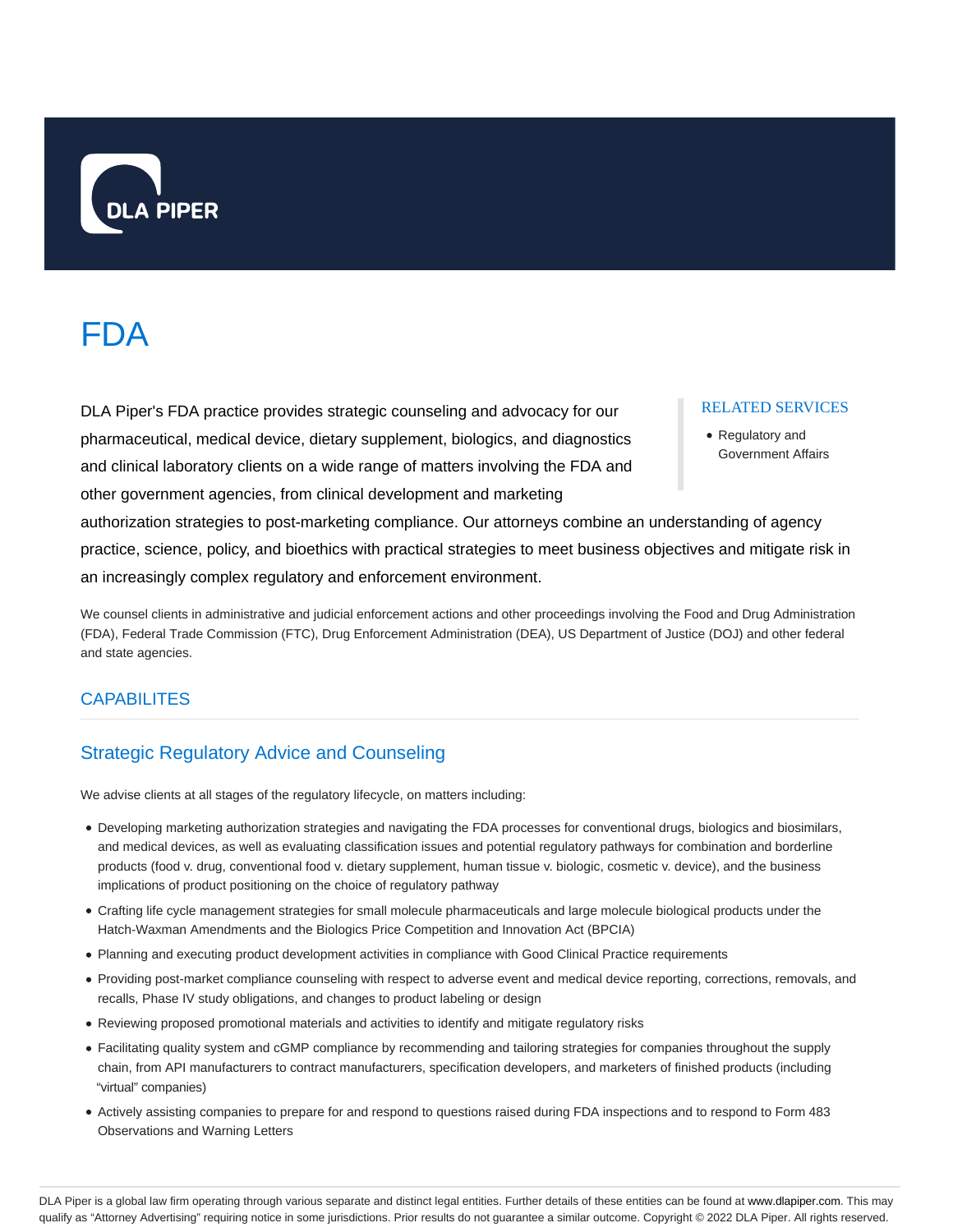Engaging with regulators to seek clarification, resolve disagreements, and address improper agency actions through both informal interactions, formal administrative procedures and, where necessary or advantageous, though federal court Administrative Procedure Act litigation.

# Cross-Agency And Cross-Border Regulatory Advice

Members of FDA-regulated industries also must be aware of and comply with ancillary federal, state, and international laws that affect their ability to operate. We advise on issues including wholesale distribution and similar state permit or license requirements; regulation of clinical laboratories under the Clinical Laboratory Improvement Amendments (CLIA) and state laboratory licensure requirements; and state consumer protection laws.

We also work closely with DLA Piper's global Life Sciences sector colleagues in our offices around the world to address regulatory questions whose implications do not end at the US border. DLA Piper is well positioned to provide coordinated advice and multijurisdictional surveys, with the benefit of local perspective.

# **Transactions**

FDA insight is critical to a variety of corporate transactions involving FDA-regulated products and companies − from commercial agreements, to M&A transactions, to private company financings, to IPOs. We support clients by applying the broad FDA knowledge that is essential for effective due diligence and for creating risk mitigation and management strategies. Our work includes:

- Reviewing and analyzing contract manufacturing, supply and distribution agreements relevant to regulatory compliance provisions and documentation of responsibility
- Conducting regulatory due diligence to identify risks in connection with product development and marketing authorization strategies, promotional and advertising practices, quality system and good manufacturing practices, adverse event reporting, recalls and other product safety concerns, and federal and state registration and licensure
- Drafting and tailoring regulatory representations and warranties and other risk allocation provisions in M&A agreements, including asset, stock, and membership interest purchase agreements
- Advising on transition, integration, and other post-closing matters in connection with M&A transactions, including transfer of regulatory authorizations.

# Litigation Matters, Investigations, and Risk Assessments

We provide strategic advice for clients in litigation and pre-litigation matters implicating FDA legal and regulatory concerns. We also provide support on matters ranging from product liability cases involving state failure-to-warn claims and manufacturing issues, to investigations and litigation initiated pursuant to the False Claims Act and federal Anti-Kickback Statute.

We also assist in proactive compliance reviews, internal investigations, and litigation and enforcement risk assessments on topics related to compliance with FDA standards, industry standards, and internal policies and procedures, such as:

- Clinical trial compliance
- Pharmacovigilance
- Promotion and advertising
- Social media and internet communications

# **EXPERIENCE**

- A global pharmaceutical company in a confidential matter before the FDA involving eligibility for New Chemical Entity (NCE) **Exclusivity**
- A private equity client on FDA compliance issues faced by an acquisition target medical device company; also advised the company on corrective action plans post-acquisition
- Achieved reversal of FDA decision to refuse to file a new drug application in confidential pre-litigation advocacy before the FDA Chief Counsel's Office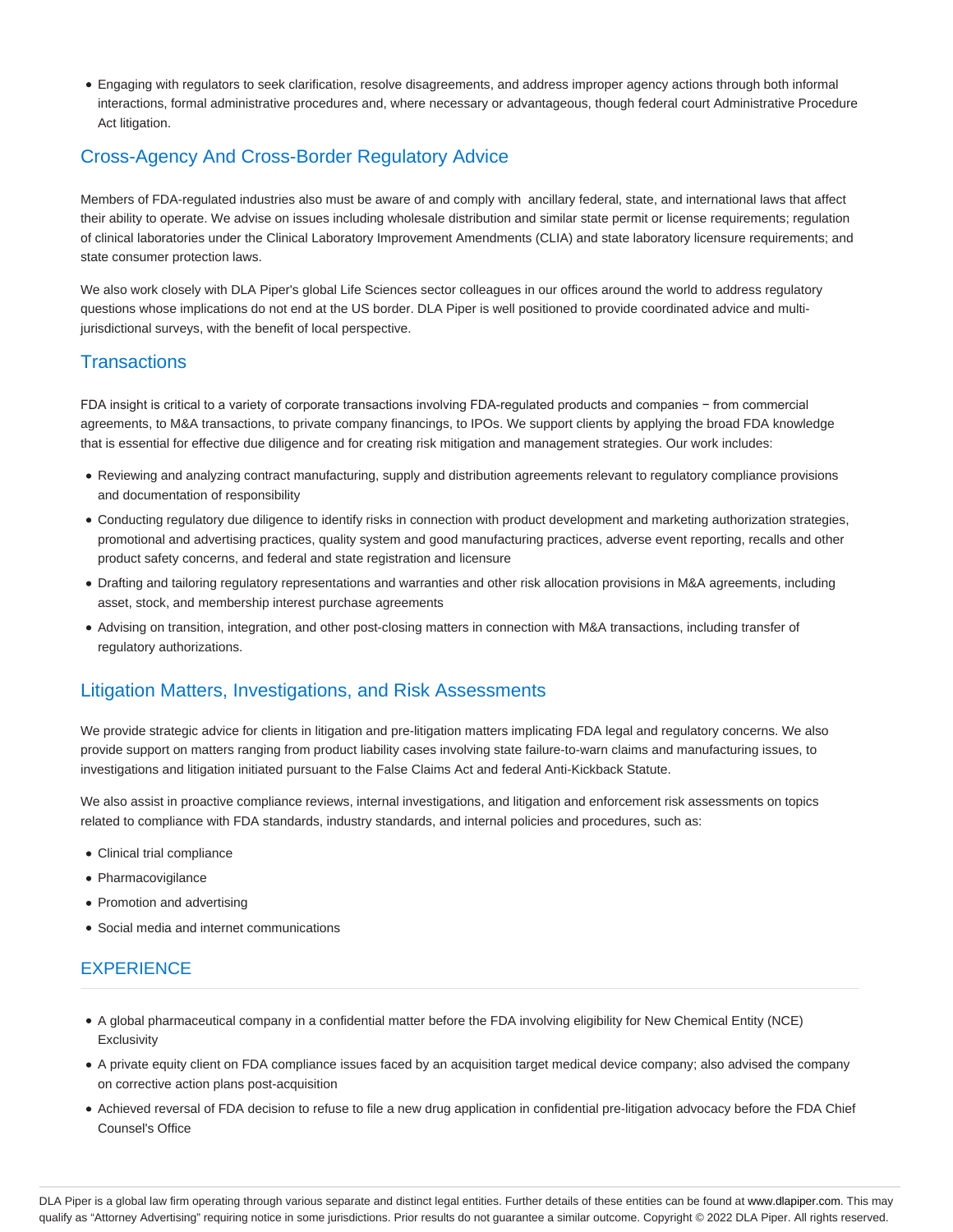- The promotional review committee of a major pharmaceutical company, as regulatory counsel with responsibility for prescription anti-infective, cardiovascular, pain, and women's health drug products
- Provided successful regulatory strategy for a third-party-initiated OTC switch of a blockbuster prescription drug
- Managed the legal, regulatory, and public relations aspects of a major nationwide recall of roasted tree nuts shellnuts, engaged and directed scientific experts in conducting the internal root-cause investigation, and negotiated terms and conditions of a recall with FDA and California Department of Health officials, with no warning letter or additional enforcement actions taken
- On behalf of a top-10 global pharmaceutical company, prevailed in a contested citizen petition proceeding involving the scope of coverage of the three-year Hatch-Waxman new clinical study exclusivity
- On behalf of a pharmaceutical company, through confidential negotiation with FDA and public advocacy strategies, achieved the market withdrawal of unapproved prescription drug products being unlawfully marketed in competition with the client's approved product
- On behalf of a research-based pharmaceutical company, served as FDA counsel in a successful US Supreme Court case broadening the scope of the FDA research exemption to patent infringement under the Hatch-Waxman Amendments (Merck KGaA v. Integra Life Sciences)
- On behalf of a national wine industry trade association, drafted and filed a Supreme Court amicus brief in a successful Constitutional challenge to state law restrictions on interstate mail-order delivery of wine (Granholm v. Heald)
- On behalf of two leading orphan drug patient advocacy groups, drafted a Supreme Court amicus brief in a case striking down state law restrictions on the use of physician prescribing data by pharmaceutical companies for marketing purposes (IMS v. Vermont)

#### AKTUELLES

# Publikationen

**The rise of global telehealth**

# 30 June 2022 AT THE INTERSECTION OF SCIENCE AND LAW PODCAST SERIES

Partners Kristi Kung and Greg Bodulovic discuss the rise of telehealth amid the COVID-19 pandemic, as well as advancements in technology aiming to address disparate access to healthcare globally.

#### **FDA Regulatory News and Trends**

28 June 2022 Guidance coming to supplements industry on new dietary ingredients; approval rescinded for a cancer drug; program will seek new ways to sterilize devices.

**FDA Warning Letter focuses on GMP failures at 503B compounding outsourcing facility**

#### 23 June 2022

FDA appears to be coming back with a vengeance, as the same Hybrid Pharma facility received a previous Warning Letter in November 2018.

**Food and Beverage News and Trends**

21 June 2022 FOOD AND BEVERAGE NEWS AND TRENDS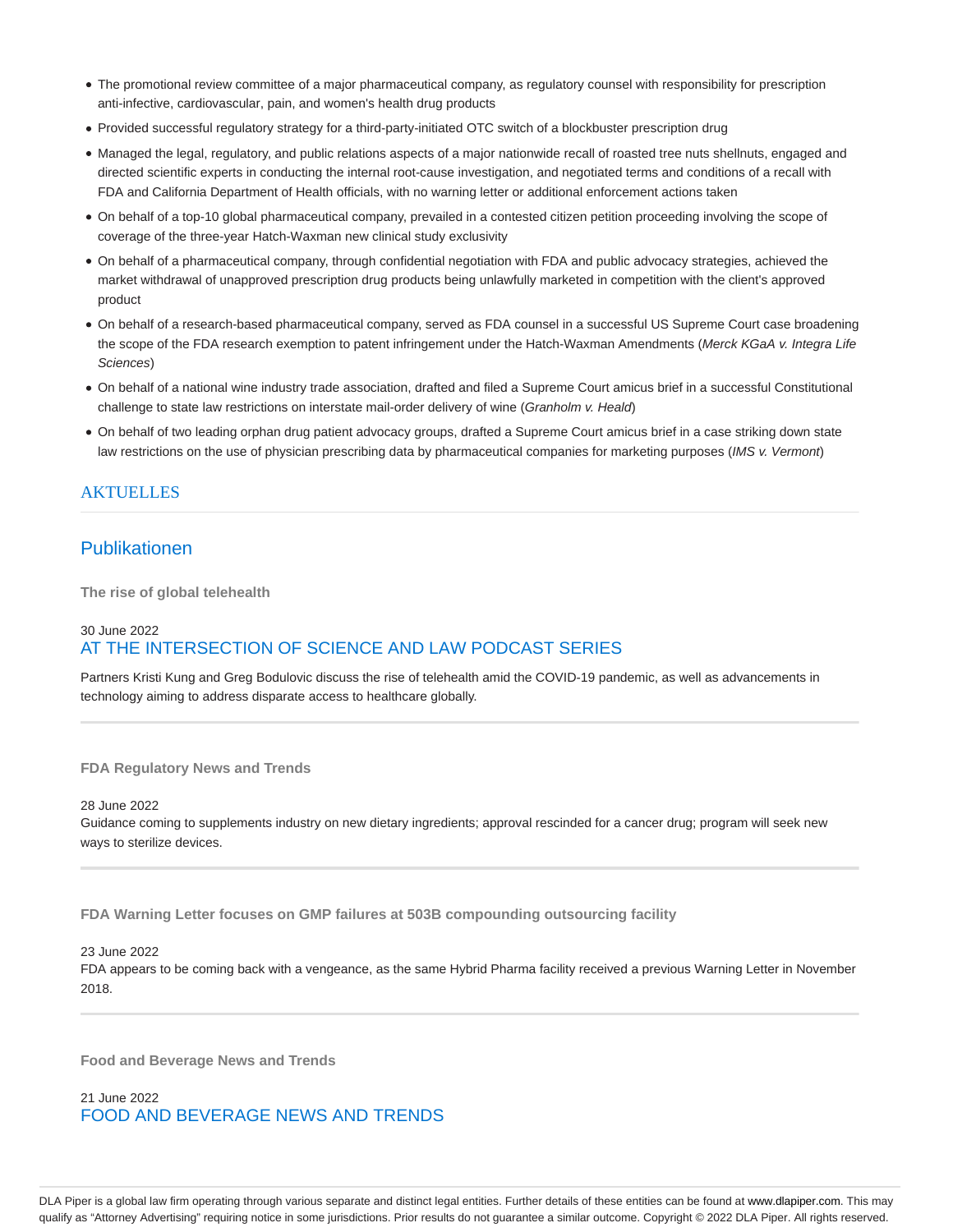Bill seeks to tighten FDA regulation of GRAS; court rules California pesticide-spraying program is unlawful; Canada seeks comment on labels for foods sold via ecommerce.

**Food and Beverage News and Trends**

# 20 May 2022 FOOD AND BEVERAGE NEWS AND TRENDS

FDA warns about consumption of copycat products that contain THC; Canada tackles food fraud; Kansas enacts meat analog labeling law.

**FDA continues CBD enforcement and ramps up delta-8 THC enforcement; agency focuses on youth-appealing products**

#### 19 May 2022

FDA has adopted a more aggressive enforcement strategy toward delta-8 THC than it has for CBD, and it is actively moving against products that carry significant risk of youth appeal.

**FDA premarket approval and the use of "FDA Approved" claims**

17 May 2022

When do products, facilities, labels, and claims require Formal Premarket Approval, and when do they not?

**Food and Beverage News and Trends**

6 May 2022

HHS moves against menthol in tobacco, Canada seeks to strengthen food system through digital food hub, plus caramels, Kansas, Closer to Zero.

**Food and Beverage News and Trends**

## 21 April 2022 FOOD AND BEVERAGE NEWS AND TRENDS

FDA announces new approach to food allergens; oyster recall in Canada and US; bird flu update; and the price of food has never been higher.

**Food and Beverage News and Trends**

## 8 April 2022 FOOD AND BEVERAGE NEWS AND TRENDS

USDA revises organic dairy production rules; Manitoba combats food insecurity; plant-based meat, poultry, potato wart, peanut butter.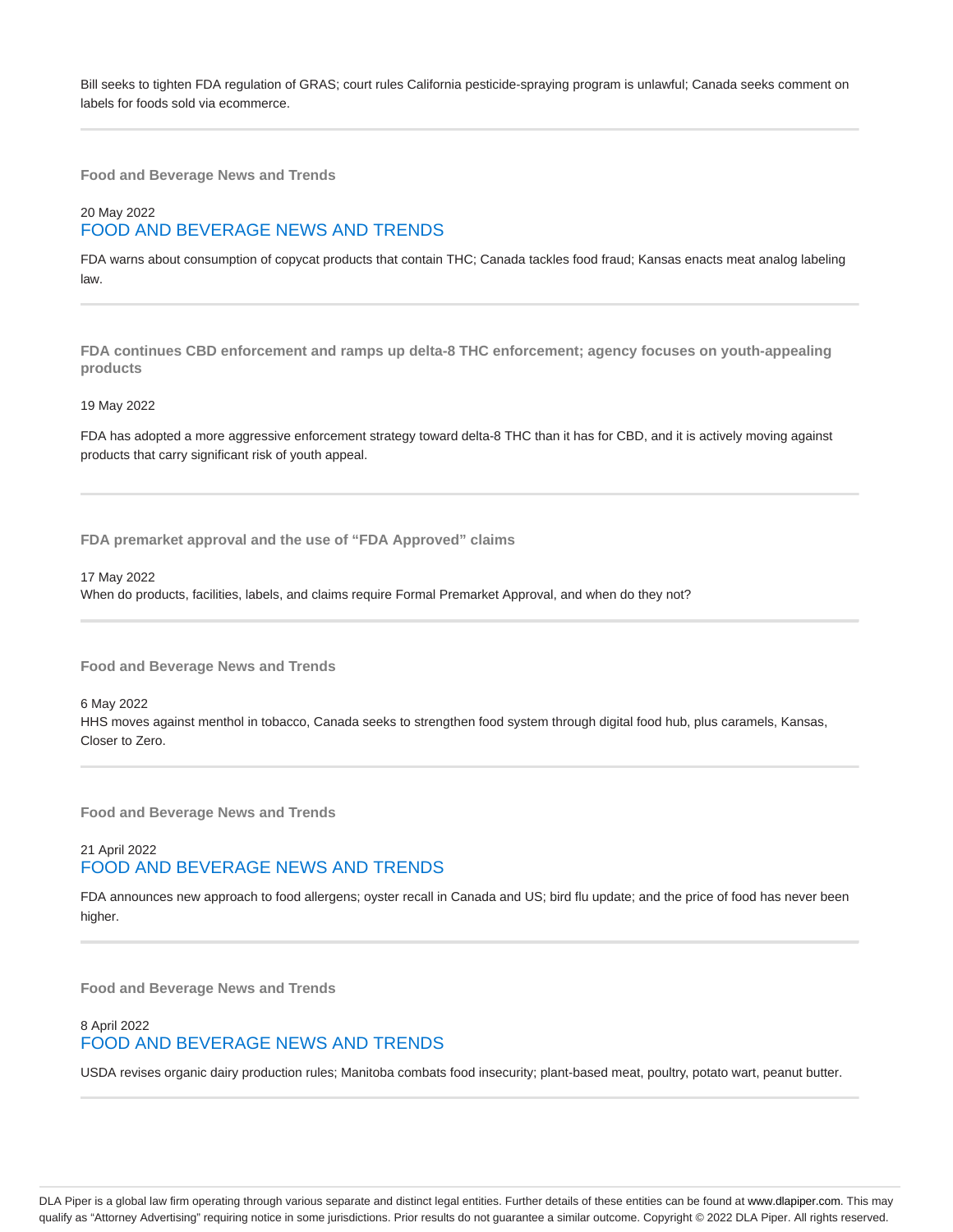**Food and Beverage News and Trends**

# 25 March 2022 FOOD AND BEVERAGE NEWS AND TRENDS GLOBAL SANCTIONS ALERT

Rising strain on global grain markets; California AG ends sales of drinkable sunscreen; Canada to support youth jobs in agri-food; FDA issues positive ruling for bioengineered cattle.

**Food and Beverage News and Trends**

#### 11 March 2022 FOOD AND BEVERAGE NEWS AND TRENDS

EPA revokes tolerances for chlorpyrifos; Russia-Ukraine crisis and the global food supply; can hydroponic crops ever be organic?

**The beginning of the end: FDA details roadmap to terminating COVID-19 EUAs and enforcement policies for medical devices, PPE**

#### 2 March 2022

The webinar sought to prepare stakeholders for the upcoming transition back to normal operations by describing its expectations for the industry over the 180-day transition period.

**Food and Beverage News and Trends**

# 25 February 2022 FOOD AND BEVERAGE NEWS AND TRENDS

H5N1 avian flu appears on US poultry farms; Mexican avocado ban lifted; Senate confirms Califf as new FDA chief.

**Food and Beverage News and Trends**

#### 3 February 2022 FOOD AND BEVERAGE NEWS AND TRENDS

California court postpones effective date of Proposition 12 for pork sales; FDA plans new rule for blockchain-based food tracking; 2022's food trends.

**Food and Beverage News and Trends**

#### 13 January 2022 FOOD AND BEVERAGE NEWS AND TRENDS

Disclosure rule on bioengineered food is now in effect; Senate conducts confirmation hearing for top FDA nominee; new plant-based food packaging fights bacteria.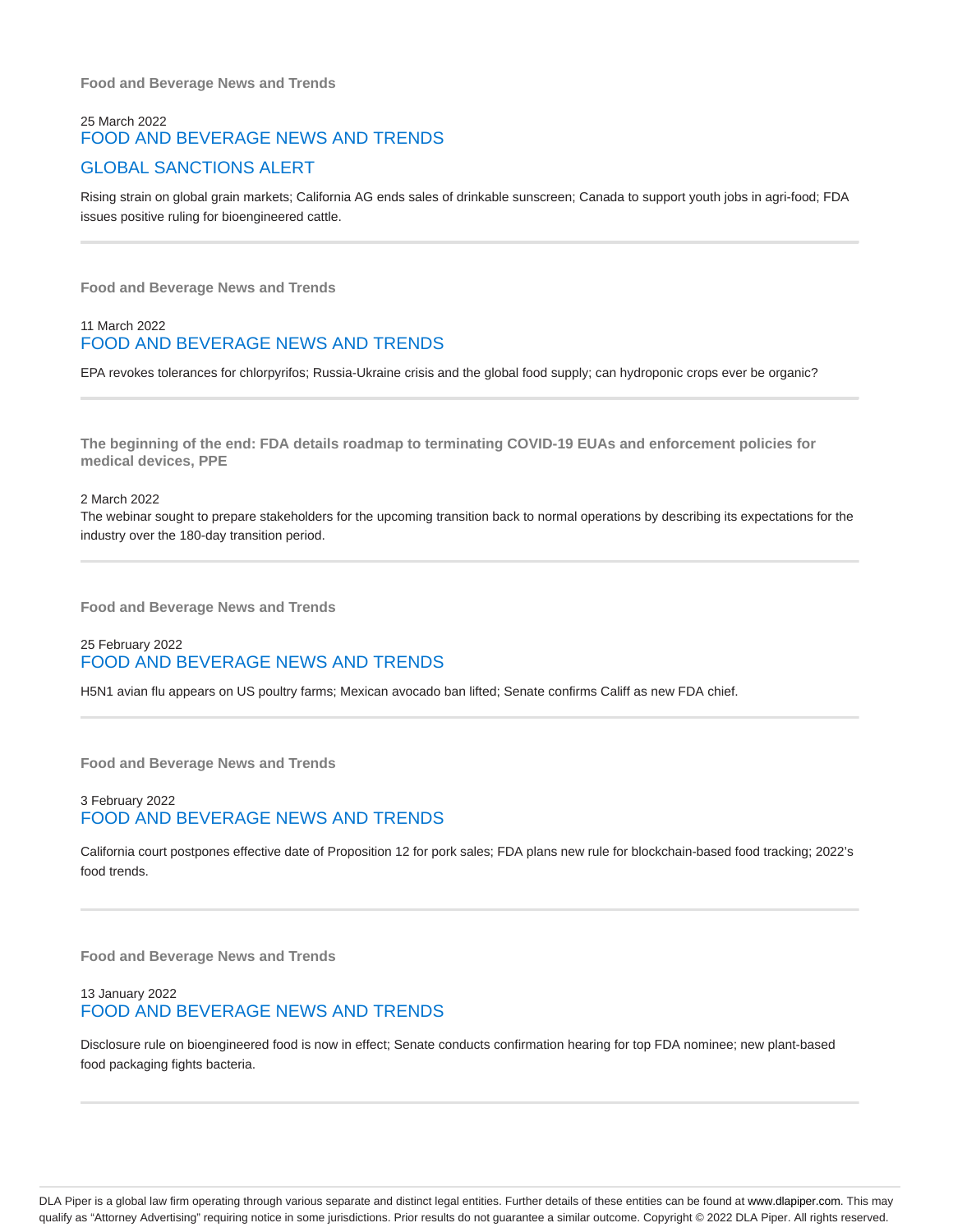3 January 2022 Helping you tend to healthcare system wellness throughout the business life cycle.

**Food and Beverage News and Trends**

#### 17 December 2021 FOOD AND BEVERAGE NEWS AND TRENDS

USDA developing climate-friendly standards for food and beverages; nonprofits sue FDA to act against phthalates; plus news on Brazilian beef, bioengineered foods, and a beverage tax.

**Food and Beverage News and Trends**

#### 2 December 2021 FOOD AND BEVERAGE NEWS AND TRENDS

Suspend imports of fresh beef from Brazil, US cattle group says; plant-based producers take new approach in suit over Oklahoma labeling law; plus salt, soda, and news from Hawaii

**Food and Beverage News and Trends**

## 12 November 2021 FOOD AND BEVERAGE NEWS AND TRENDS

Avoid foods with glittery garnishes, CDC says; USDA considers whether Salmonella should be declared an adulterant; soaring energy costs this year may mean widespread food shortages next year.

**Food and Beverage News and Trends**

#### 28 October 2021 FOOD AND BEVERAGE NEWS AND TRENDS

FDA announces initiative to improve children's diets; massive study finds using salt substitute is low-cost way to reduce stroke risk; onion recall expands.

**Compliance tips for marketing health benefits in alcohol**

#### 19 October 2021

As companies craft their marketing strategies around these alcohol products, they may wish to consider the impact of product classification on their claims.

**Food and Beverage News and Trends**

1 October 2021 FOOD AND BEVERAGE NEWS AND TRENDS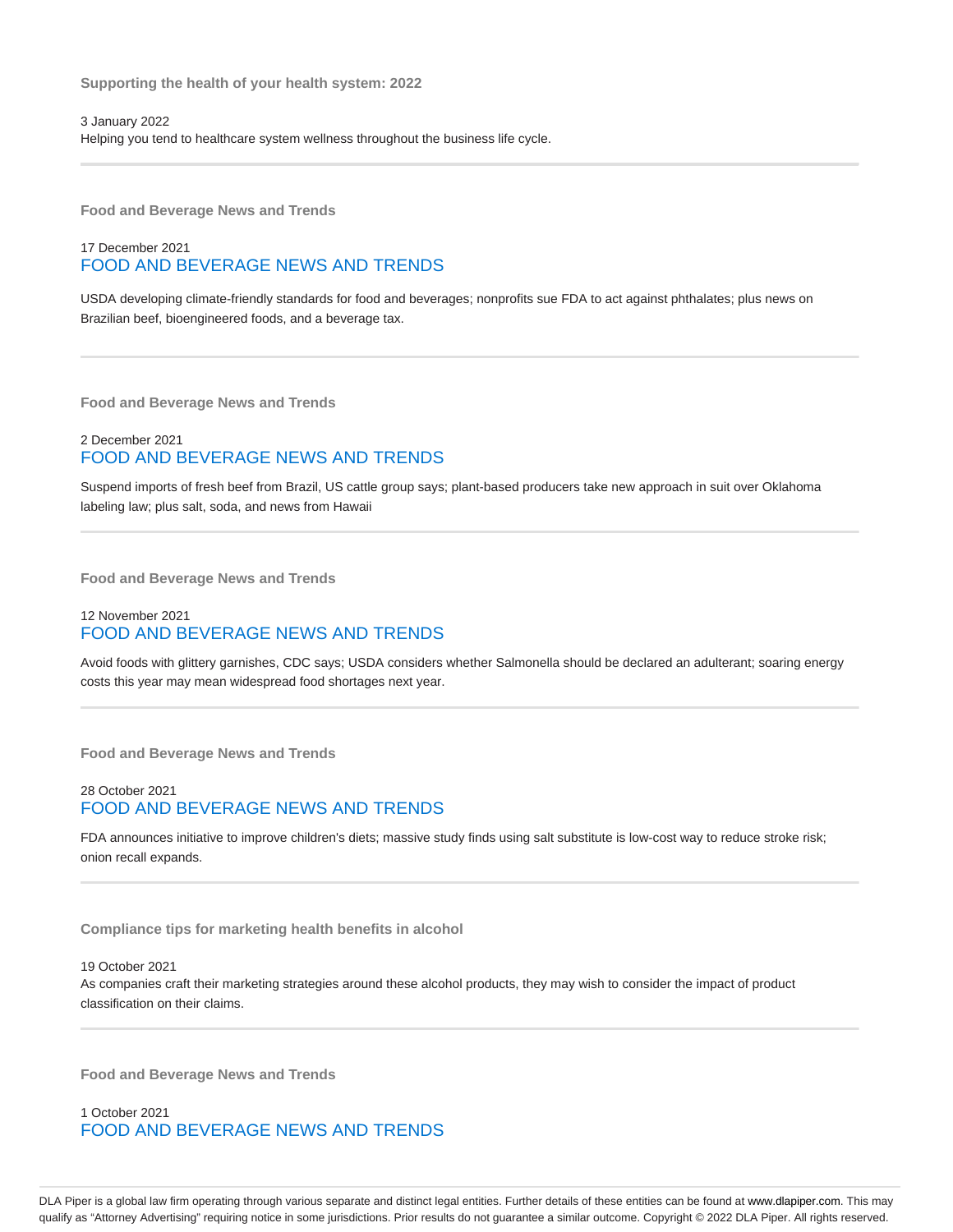**Food and Beverage News and Trends**

#### 17 September 2021 FOOD AND BEVERAGE NEWS AND TRENDS

FDA approves a new blue; senators seek COOL labels; pet food, Pop Tarts, Parnells.

**Food and Beverage News and Trends**

#### 26 August 2021 FOOD AND BEVERAGE NEWS AND TRENDS

Vegan butter company prevails; California olive oil producers reach agreement on labeling; key part of Kansas ag-gag bill struck down.

**Food and Beverage News and Trends**

#### 12 August 2021 FOOD AND BEVERAGE NEWS AND TRENDS

White House says order on USDA labeling rules is coming soon; appeals court rejects challenge to California's Prop 12 and its rules for housing farm animals; no vax, no service.

**Food and Beverage News and Trends**

#### 23 July 2021 FOOD AND BEVERAGE NEWS AND TRENDS

FDA reassures public on the safety of PFAS in the food supply; trial of former Blue Bell CEO is postponed.

**Food and Beverage News and Trends**

#### 9 July 2021 FOOD AND BEVERAGE NEWS AND TRENDS

FDA sets 2022 deadlines for sodium reduction goals and milk alternative labeling; restaurant grant program officially closes.

**Food and Beverage News and Trends**

#### 28 June 2021 FOOD AND BEVERAGE NEWS AND TRENDS

FDA leader points to major changes in nation's food system; in many places, cocktails to go are going on.

**Food and Beverage News and Trends**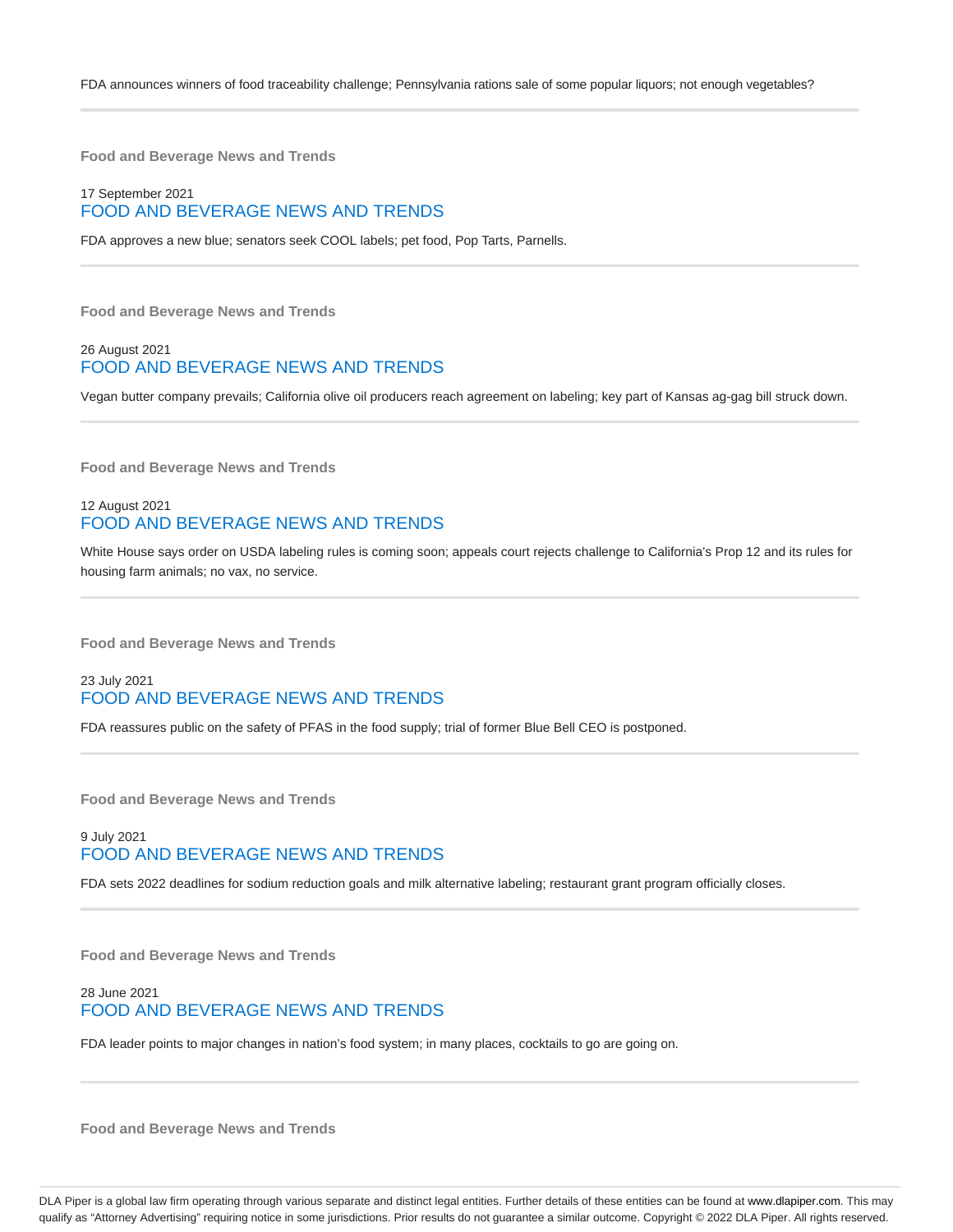#### 11 June 2021 FOOD AND BEVERAGE NEWS AND TRENDS

Supreme Court declines to act on vaping regulations, FDA proposes "common sense reform" for dietary supplements industry, USDA and CDC investigate Salmonella linked to chicken parts.

**Food and Beverage News and Trends**

# 26 May 2021 FOOD AND BEVERAGE NEWS AND TRENDS

FDA discloses post-pandemic plans for routine facility inspections, Alabama eases alcohol delivery rules, WHO issues new sodium standards.

**Food and Beverage News and Trends**

7 May 2021

Federal court upholds FDA ruling on heme; bipartisan lawmakers introduce Truth in Buffalo Labeling Act; key senator calls for White House conference on hunger and nutrition.

**S 415, narrowing the scope of new chemical entities, is now law: Implications for innovator companies**

29 April 2021 The new law, signed by the President on April 23, narrows the scope of drug compounds that qualify as an NCE.

**Food and Beverage News and Trends**

## 22 April 2021 FOOD AND BEVERAGE NEWS AND TRENDS

USDA extends universal free school lunch program; FDA updates leafy-greens action plan; should gluten be disclosed in drugs?

**Food and Beverage News and Trends**

## 9 April 2021 FOOD AND BEVERAGE NEWS AND TRENDS

Bill aims to change regulatory and tax treatment of kombucha, plus what are "processed" foods anyway?

**Food and Beverage News and Trends**

## 26 March 2021 FOOD AND BEVERAGE NEWS AND TRENDS

Consumer groups ask FDA to act against hard seltzers; Berkeley passes healthy checkout-aisle ordinance; plus: wear a mask, get a sandwich.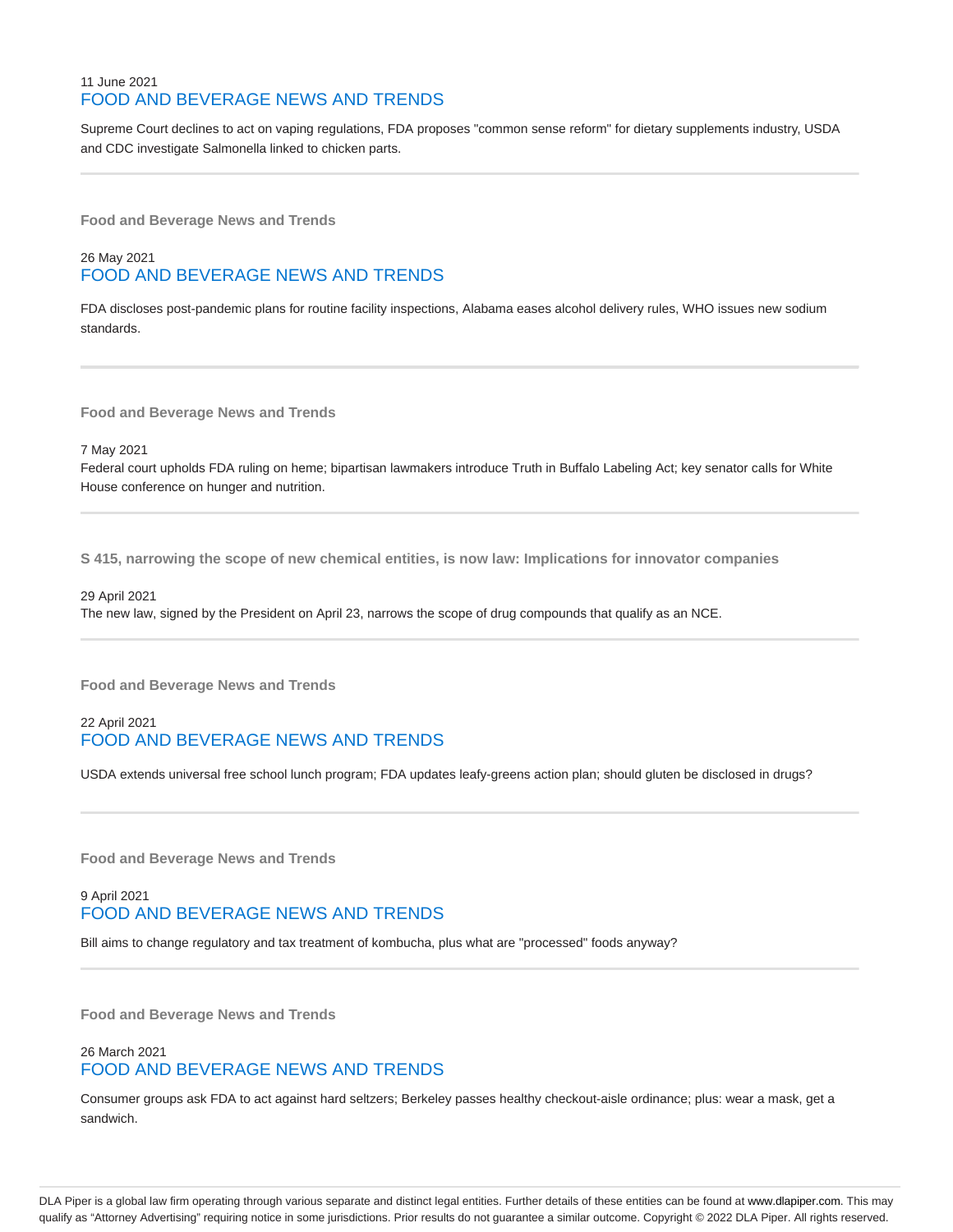**Food and Beverage News and Trends**

#### 12 March 2021 FOOD AND BEVERAGE NEWS AND TRENDS

Biden restaurant grants called a lifeline for the industry; plus sugary cereal, cell-cultured seafood and sesame in the news.

**Food and Beverage News and Trends**

#### 1 March 2021 FOOD AND BEVERAGE NEWS AND TRENDS

Winter storm devastates Texas agriculture.

**Food and Beverage News and Trends**

#### 12 February 2021 FOOD AND BEVERAGE NEWS AND TRENDS

COVID-19 relief package includes restaurant grants; plus: tuna or not? Icelandic or not?

**Food and Beverage News and Trends**

## 28 January 2021 FOOD AND BEVERAGE NEWS AND TRENDS

Hahn steps down; USDA to oversee safety of gene-edited animals; plus vanilla, honey, poppy seeds.

**Food and Beverage News and Trends**

#### 15 January 2021 FOOD AND BEVERAGE NEWS AND TRENDS

New Dietary Guidelines for Americans remain much the same; USDA seeks produce industry input on new food safety survey.

**Food and Beverage News and Trends**

#### 15 December 2020 FOOD AND BEVERAGE NEWS AND TRENDS

Industry urges vaccine prioritization for food workers; FDA will publicize outbreak investigations weekly; sesame, salmon, soymilk.

**Food and Beverage News and Trends**

16 November 2020 FOOD AND BEVERAGE NEWS AND TRENDS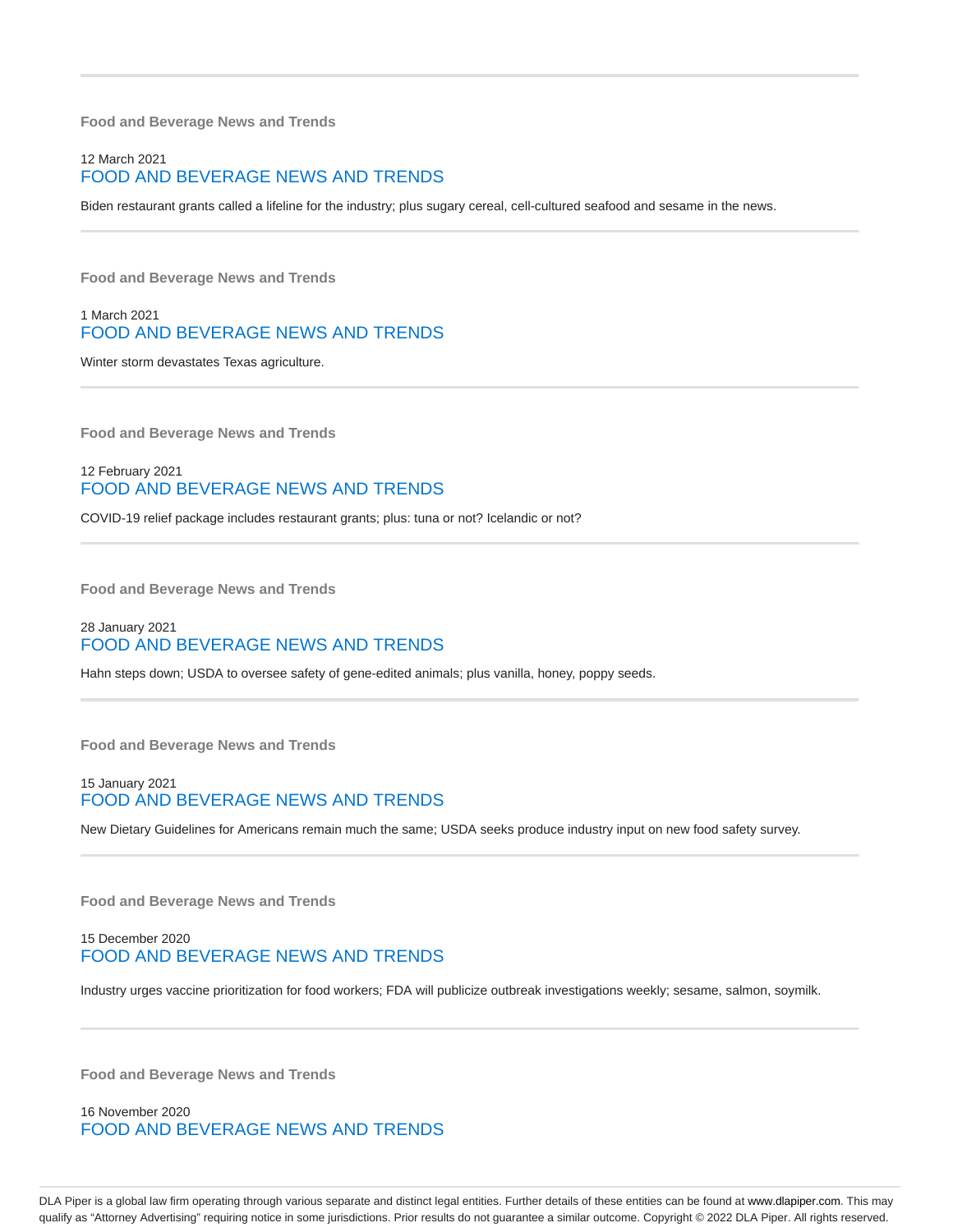FDA ordered to study risks of GM salmon, health experts urge strict limit on alcohol consumption, plus "lite," listeria, labels.

**The US Hemp Production Handbook**

4 November 2020 A concise, high-level overview for businesses that are currently or are considering operating in this growing market.

**Food and Beverage News and Trends**

## 23 October 2020 FOOD AND BEVERAGE NEWS AND TRENDS

USDA sued over bioengineered-food rules; as jurisdictions address the pandemic, some developments for restaurants and bars; plus plant-based burgers, cell-based meat, "natural" applesauce.

**Four years later, federal court upholds convictions but harshly criticizes off-label prosecutions**

23 September 2020 The decision will likely draw attention both in the First Circuit and beyond.

**Food and Beverage News and Trends**

#### 17 September 2020 FOOD AND BEVERAGE NEWS AND TRENDS

First-ever consent decree under FSMA, plus new egg rules, new grape variety names, carrot cake without carrots, smoked almonds without smoking.

**Food and Beverage News and Trends**

#### 27 August 2020 FOOD AND BEVERAGE NEWS AND TRENDS

USDA to hold virtual meeting on Salmonella contamination, egg producer charged with price gouging in the pandemic, plus vegan butter, fish, jams, and the onion recall expands again.

**Food and Beverage News and Trends**

#### 10 August 2020 FOOD AND BEVERAGE NEWS AND TRENDS

FDA announces new food safety blueprint, plus cell-cultured meat, bioengineered foods, soda, onions and a white candy bar, a court says, is white.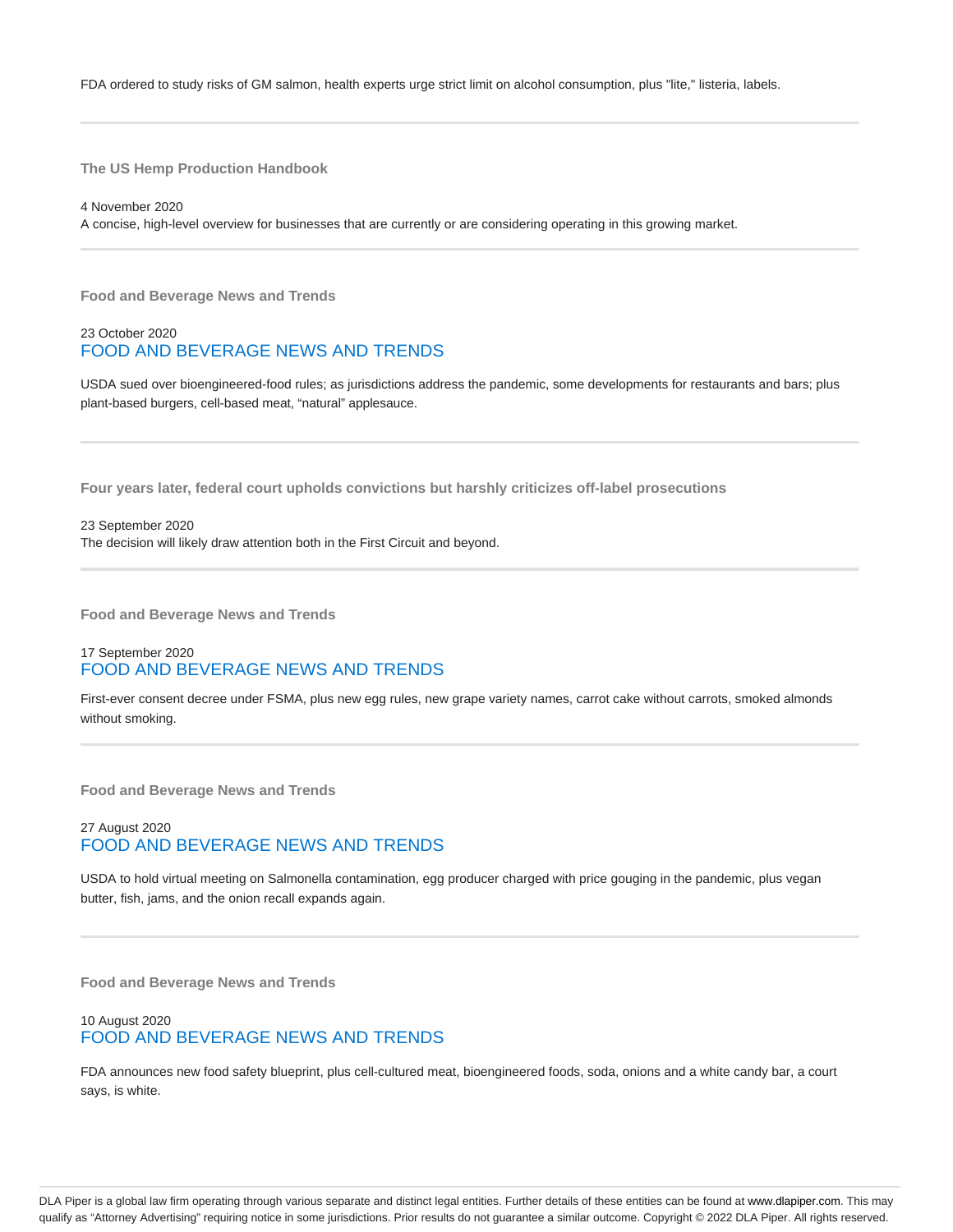**CMS proposed rule aims to encourage value based purchasing for drugs, now open for comment**

6 July 2020

The rule is intended to spur the development of contractual arrangements between insurers and biopharma companies that rely on the observed value from medicines in exchange for payment.

**Is your cybersecurity upgrade FDA reportable?**

28 SEP 2016

Draft guidance lends insight into the way the FDA may apply existing postmarket regulatory requirements to evolving cybersecurityrelated technological issues.

**FDA's new menu labeling and vending machine requirements: 10 key answers for food businesses**

#### 2 DEC 2014

The new requirements apply nationwide and preempt existing state laws

**First Lady and nutrition: USDA and FDA propose sweeping food labeling and marketing regulations**

#### 27 FEB 2014

Today, First Lady Michelle Obama and the Food and Drug Administration released two long-awaited proposed regulations that would for the first time in 20 years make significant changes to the nutrition information found on food and dietary supplement labels.

**Offering healthcare solutions at consumers' fingertips? What you should know about FDA regulation of mobile medical apps**

#### 10 OCT 2013

**When may a label say "gluten free"? Get ready to comply with FDA's final rule**

9 SEP 2013 **FRANCAST** 

#### **NEWS**

**Bethany Hills joins DLA Piper's FDA Regulatory practice in New York**

3 May 2022